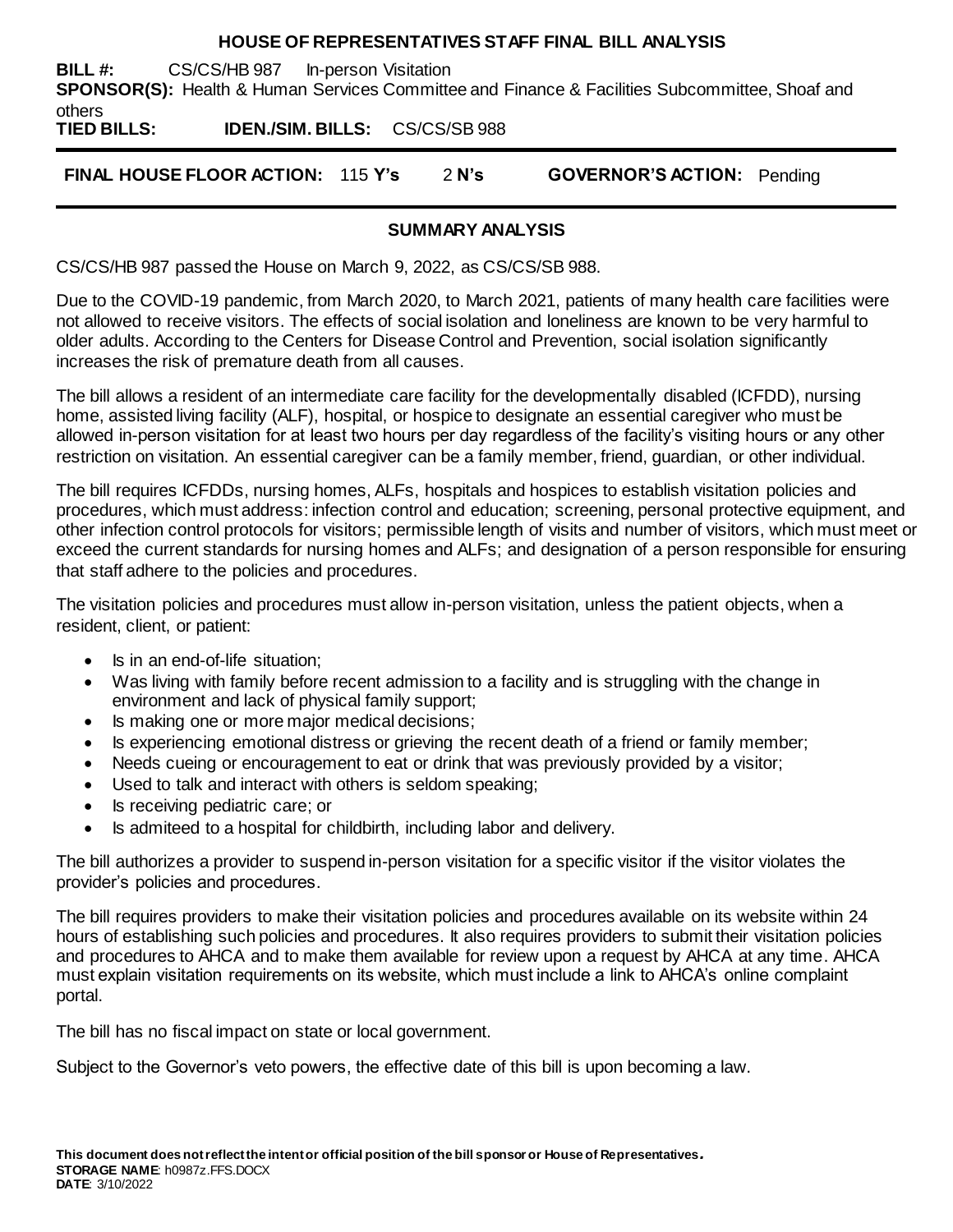# **I. SUBSTANTIVE INFORMATION**

## A. EFFECT OF CHANGES:

### **Background**

### The COVID-19 Pandemic

The novel human coronavirus disease 2019 (COVID-19) was first reported in December 2019, when dozens of cases of pneumonia of unknown etiology were first reported. In January 2020, the U.S. Centers for Disease Control and Prevention confirmed the first case of COVID-19 in the United States and the U.S. Secretary of Health and Human services declared COVID19 a public health emergency. In March 2020, the WHO declared COVID-19 a pandemic.<sup>1</sup> On March 1, 2020, Florida's Surgeon General declared a public health emergency.<sup>2</sup>

On March 9, 2020, the Governor issued an executive order to declare a state of emergency and delegate certain powers to the Director of the Division of Emergency Management (DEM), including the ability to restrict visitation in certain health care and long-term care facilities.<sup>3</sup>

### Visitation Restrictions During COVID-19

On March 15, 2020, DEM issued an emergency order to require certain facilities to prohibit the entry of any individual except in specified circumstances.<sup>4</sup> The emergency order applied to the following facility types:

- Nursing homes:
- Assisted living facilities;
- Intermediate care facilities for the developmentally disabled;
- Transitional living facilities:
- Adult mental health and treatment facilities;
- Adult forensic facilities;
- Civil facilities;
- Adult family care homes;
- Group homes;
- Homes for special services; and
- Long-term care hospitals.<sup>5</sup>

The emergency order authorized only the following individuals to enter a facility:

- Facility residents;
- Facility staff;
- Family members and friends during end of life situations;

<sup>1</sup> Centers for Disease Control and Prevention, *COVID-19 Timeline*, David J. Spencer CDC Museum: In Association With the Smithsonian Institution, available a[t https://www.cdc.gov/museum/timeline/covid19.html](https://www.cdc.gov/museum/timeline/covid19.html) (last accessed January 24, 2022). <sup>2</sup> Florida Department of Health Declaration of Public Health Emergency, March 1, 2020, available at

<https://floridahealthcovid19.gov/wp-content/uploads/2020/03/declaration-of-public-health-emergency-covid-19-3.1.20.pdf>(last accessed January 24, 2022).

<sup>&</sup>lt;sup>3</sup> State of Florida, Office of the Governor, Executive Order Number 20-52. Emergency Management – COVID-19 Public Health Emergency (March 9, 2020), available a[t https://www.flgov.com/wp-content/uploads/orders/2020/EO\\_20-52.pdf](https://www.flgov.com/wp-content/uploads/orders/2020/EO_20-52.pdf)(last accessed January 24, 2022).

<sup>4</sup> State of Florida, Division of Emergency Management, Emergency Order Number 20-006 (March 15, 2020) available at [https://www.floridadisaster.org/globalassets/executive-orders/covid-19/dem-order-no.-20-006-in-re-covid-19-public-health-emergency](https://www.floridadisaster.org/globalassets/executive-orders/covid-19/dem-order-no.-20-006-in-re-covid-19-public-health-emergency-issued-march-15-2020.pdf)[issued-march-15-2020.pdf](https://www.floridadisaster.org/globalassets/executive-orders/covid-19/dem-order-no.-20-006-in-re-covid-19-public-health-emergency-issued-march-15-2020.pdf)(last accessed January 24, 2022).  $^5$  ld.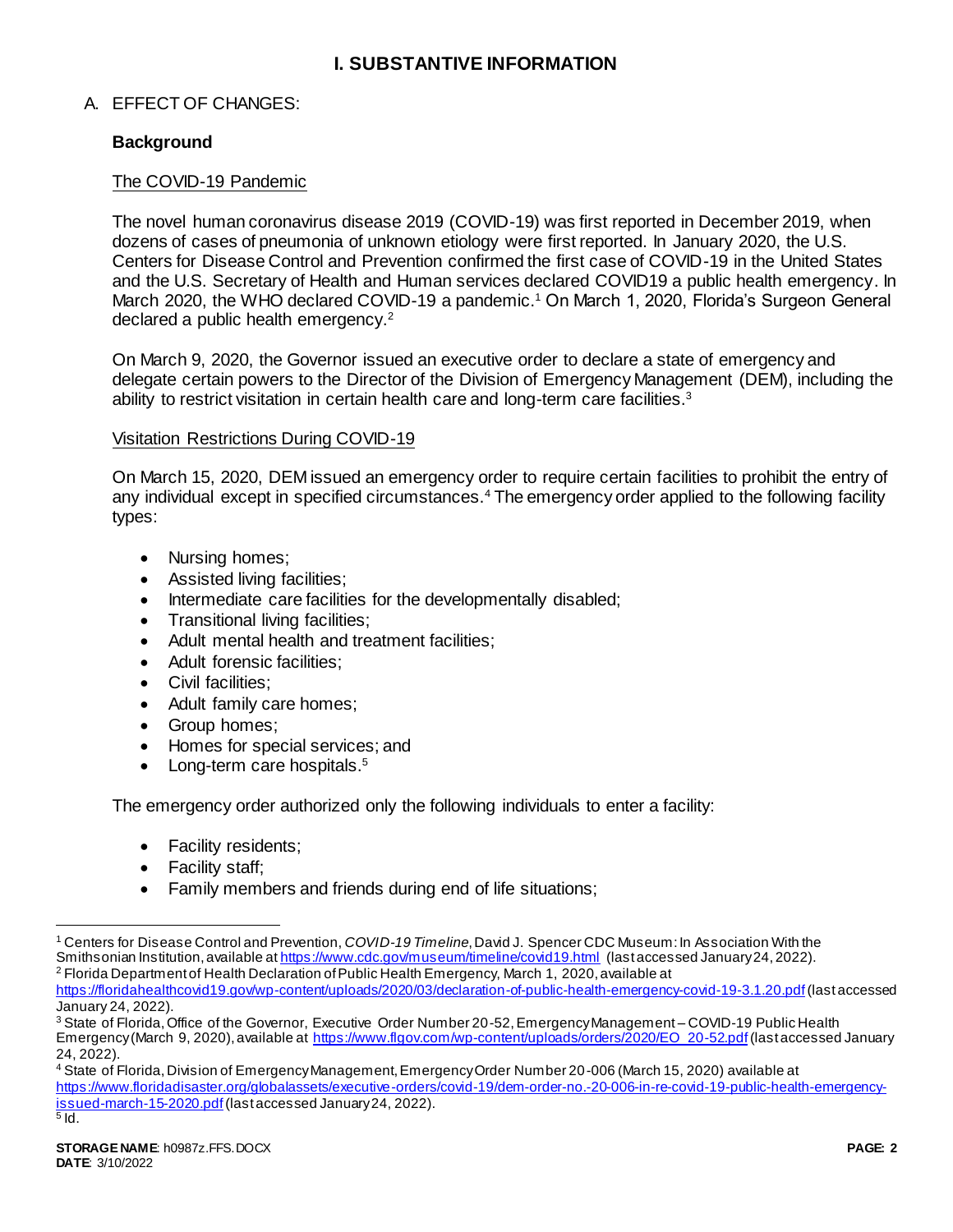- Hospice or palliative care workers caring for residents in end-of-life situations;
- Any individual providing necessary health care to a resident;
- Attorneys of record for residents in adult mental health facilities for court related matters if virtual or telephone means are unavailable; and
- Representatives of the state and federal government seeking entry as part of their official duties, including, but not limited to, the Long-Term Care Ombudsman program, representatives of the Department of Children and Families, the Department of Health, the Department of Elderly Affairs, the Agency for Health Care Administration, the Agency for Persons with Disabilities (APD), protection and advocacy organizations for individuals with developmental disabilities, the Office of the Attorney General, any law enforcement officer, and any emergency medical personnel.<sup>6</sup>

Further, the emergency order prohibited any of the above individuals from entering a facility if they met certain screening criteria, including:

- Being infected with COVID-19 without having two consecutive negative test results separated by 24 hours;
- Showing signs or symptoms of, or disclosing the presence of a respiratory infection, including cough, fever, shortness of breath or sore throat;
- Being in contact with any person known to be infected with COVID-19, who has not tested negative within the past 14 days.<sup>7</sup>

The emergency order was extended on May 18, 2020.<sup>8</sup> On September 1, 2020, DEM extended the order again and modified it to allow visitation by essential caregivers and compassionate care visitors in accordance with the facility's policies and procedures. <sup>9</sup> The emergency order allowed visitation by essential caregivers, with the consent of the resident, to provide services and assistance with activities of daily living to help maintain the quality of life for a resident. It allowed visitation by a compassionate care visitor to provide emotional support to help a resident deal with a difficult transition or loss, upseeting event, or an end-of-life situation.

On October 22, 2020, DEM extended the order for a second time and modified it to allow general visitors under certain circumstances.<sup>10</sup> Finally, on March 22, 2021, DEM rescinded the previous executive orders that prohibited visitation and instead required all affected facilities to maintain visitation and infection control policies in accordance with all state and federal laws.<sup>11</sup>

The visitation restrictions imposed on different types of long-term care facilities across the nation, while necessary for the overall wellbeing of those residents, still had negative effects on the residents and their families. A recent study concluded that when implementing visiting restrictions in health care services, decision makers and nurses need to be aware of their potential negative effects and adapt the provision of care to compensate for such effects.<sup>12</sup>

<sup>12</sup> Karen Hugelius, Nahoko Harada, Miki Marutani, *Consequences of Visiting Restrictions During the COVID-19 Pandemic: An Integrative Review*, International Journal of Nursing Studies, vol. 121 (September 2021), available at <https://www.sciencedirect.com/science/article/pii/S0020748921001474> (last accessed January 24, 2022).

 $\overline{6}$  Id.

 $^7$  Id.

<sup>&</sup>lt;sup>8</sup> State of Florida, Division of Emergency Management, Emergency Order Number 20-007 (May 18, 2020), available at [https://www.floridadisaster.org/globalassets/executive-orders/covid-19/dem-order-no.-20-007-in-re-covif-19-public-health-emergency](https://www.floridadisaster.org/globalassets/executive-orders/covid-19/dem-order-no.-20-007-in-re-covif-19-public-health-emergency-issued-may-18-2020.pdf)[issued-may-18-2020.pdf](https://www.floridadisaster.org/globalassets/executive-orders/covid-19/dem-order-no.-20-007-in-re-covif-19-public-health-emergency-issued-may-18-2020.pdf)(last accessed January 24, 2022).

<sup>9</sup> State of Florida, Division of Emergency Management, Emergency Order Number 20-009 (September 1, 2020), available at <https://www.floridadisaster.org/globalassets/covid19/dem-order-20-009-signed.pdf>(last accessed January 24, 2022). <sup>10</sup> State of Florida, Division of Emergency Management, Emergency Order Number 20-011 (October 22, 2020), available at [https://www.floridadisaster.org/globalassets/executive-orders/covid-19/dem-order-no.-20-011-in-re-covid-19-public-health-emergency](https://www.floridadisaster.org/globalassets/executive-orders/covid-19/dem-order-no.-20-011-in-re-covid-19-public-health-emergency-issued-october-22-2020.pdf)[issued-october-22-2020.pdf](https://www.floridadisaster.org/globalassets/executive-orders/covid-19/dem-order-no.-20-011-in-re-covid-19-public-health-emergency-issued-october-22-2020.pdf)(last accessed January 24, 2022).

<sup>&</sup>lt;sup>11</sup> State of Florida, Division of Emergency Management, Emergency Order Number 21-001 (March 22, 2021), available at [https://ahca.myflorida.com/docs/DEM\\_Emergency\\_Order\\_21-001.pdf](https://ahca.myflorida.com/docs/DEM_Emergency_Order_21-001.pdf) (last accessed January 24, 2022).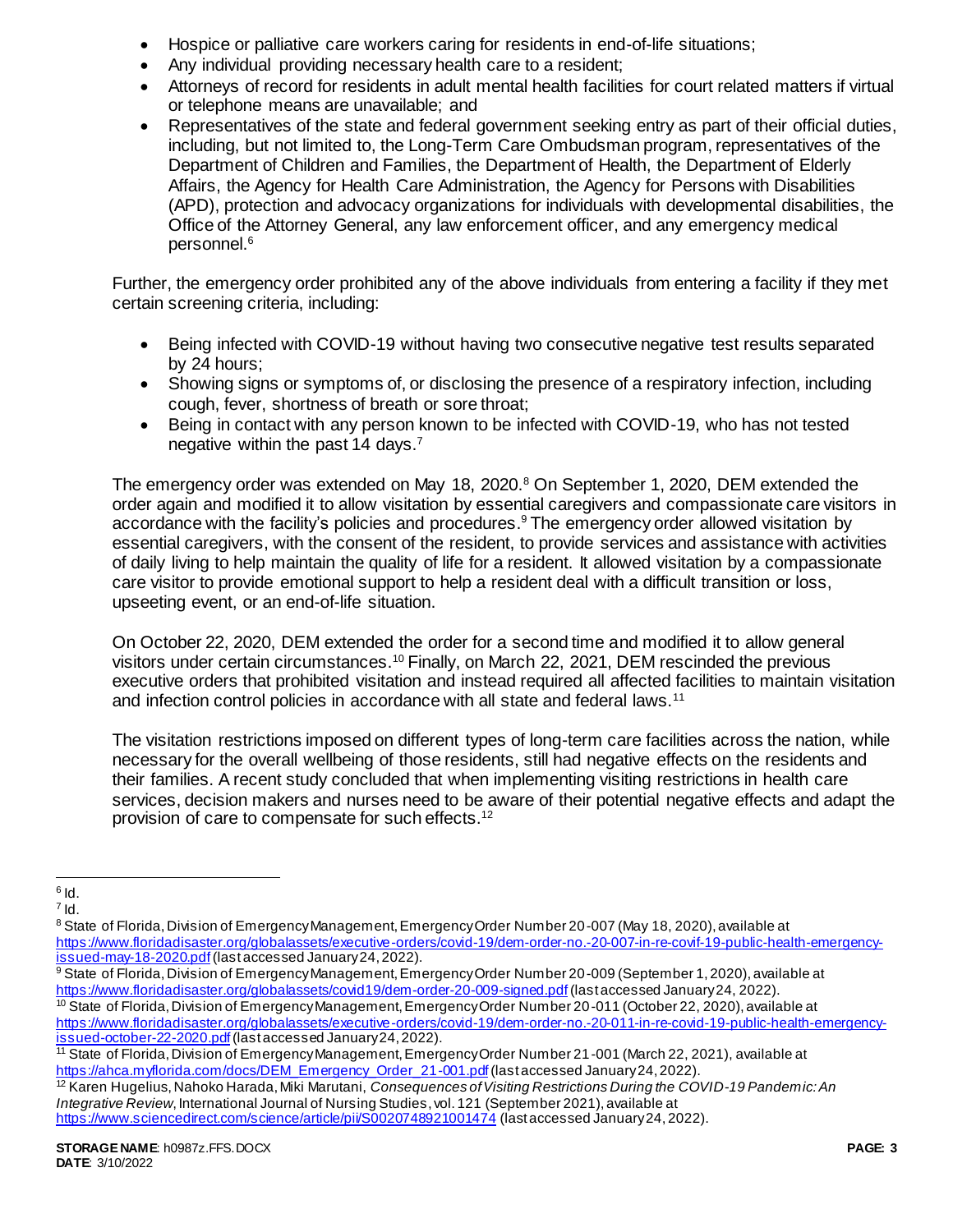### Visitation Reform in Other States

Several states recently passed legislation to find a middle ground between protecting residents of longterm care facilities from disease and subjecting them to harmful isolation.

### *Alabama*

Requires health care facilities, including nursing homes, to allow at least one caregiver or visitor to visit each patient or resident during a public health emergency.<sup>13</sup>

*Connecticut,<sup>14</sup> Indiana,<sup>15</sup> North Dakota,<sup>16</sup> Oklahoma,<sup>17</sup> and Texas<sup>18</sup>*

Allow long-term care facility residents to designate essential support persons who may visit and support their physical, emotional, psychological, and socialization needs.

### *New Jersey*

Requires each long-term care facility to adopt and institute a written isolation prevention plan and have appropriate technology, staff, and other capabilities in place to prevent the facility's resident from becoming isolated during public emergencies.<sup>19</sup>

### *South Dakota*

Allows residents of an ALF to receive visitors of their choosing, at the time of their choosing, provided the visitation does not impose upon the rights of another resident.<sup>20</sup>

### Intermediate Care Facilities for the Developmentally Disabled

An intermediate care facility for the developmentally disabled (ICFDD) provides institutional care for individuals with developmental disabilities. A developmental disability is a disorder or syndrome that is attributable to intellectual disability, cerebral palsy, autism, spina bifida, Down syndrome, Phelan-McDermid syndrome, or Prader-Willi syndrome; that manifests before the age of 18; and that constitutes a substantial handicap that can reasonably be expected to continue indefinitely.<sup>21</sup>

ICFDDs are licensed and regulated by the Agency for Health Care Administration (AHCA) under Part VIII of ch. 400, F.S., and Chapter 59A-26, F.A.C. ICFDDs provide the following services: nursing services, activity services, dental services, dietary services, pharmacy services, physician services, rehabilitative care services, room/bed and maintenance services and social services.<sup>22</sup> ICFDD services are only covered by the Medicaid program. Individuals who have a developmental disability and who meet Medicaid eligibility requirements may receive services in an ICFDD.

There are also two public ICF/DDs known as developmental disabilities centers that are operated by APD — Sunland in Marianna, and Tacachale in Gainesville.

<sup>13</sup> 2021-470,§ 1, eff. 5/18/2021.

<sup>14</sup> Conn. Gen. Stat. § 31-NEW-Connecticut Essential Workers COVID-19 Assistance Program and Fund Established.

<sup>15</sup> Indiana Public Law 142 (April 29, 2021).

<sup>16</sup> N.D. Cent. Code § 50-10.3 (2021).

<sup>17</sup> Oklahoma HB 2566-2021 Legislative Session, enacted April 27, 2021.

<sup>&</sup>lt;sup>18</sup> Texas Senate Joint Resolution 19-2021 Legislative Session, filed with the Secretary of State June 1, 2021.

<sup>19</sup> New JerseyP.L. 2020, c. 113.

<sup>20</sup> South Dakota, 2021 H.J. 570.

<sup>21</sup> *See* s. 393.063(12), F.S.

<sup>22</sup> Agency for Health Care Administration, *Intermediate Care Facility for Individuals with Intellectual Disabilities (ICF/DD) Services,*  available at[: https://ahca.myflorida.com/medicaid/Policy\\_and\\_Quality/Policy/behavioral\\_health\\_coverage/bhfu/Intermediate\\_Care.shtml](https://ahca.myflorida.com/medicaid/Policy_and_Quality/Policy/behavioral_health_coverage/bhfu/Intermediate_Care.shtml) (last accessed January 22, 2022).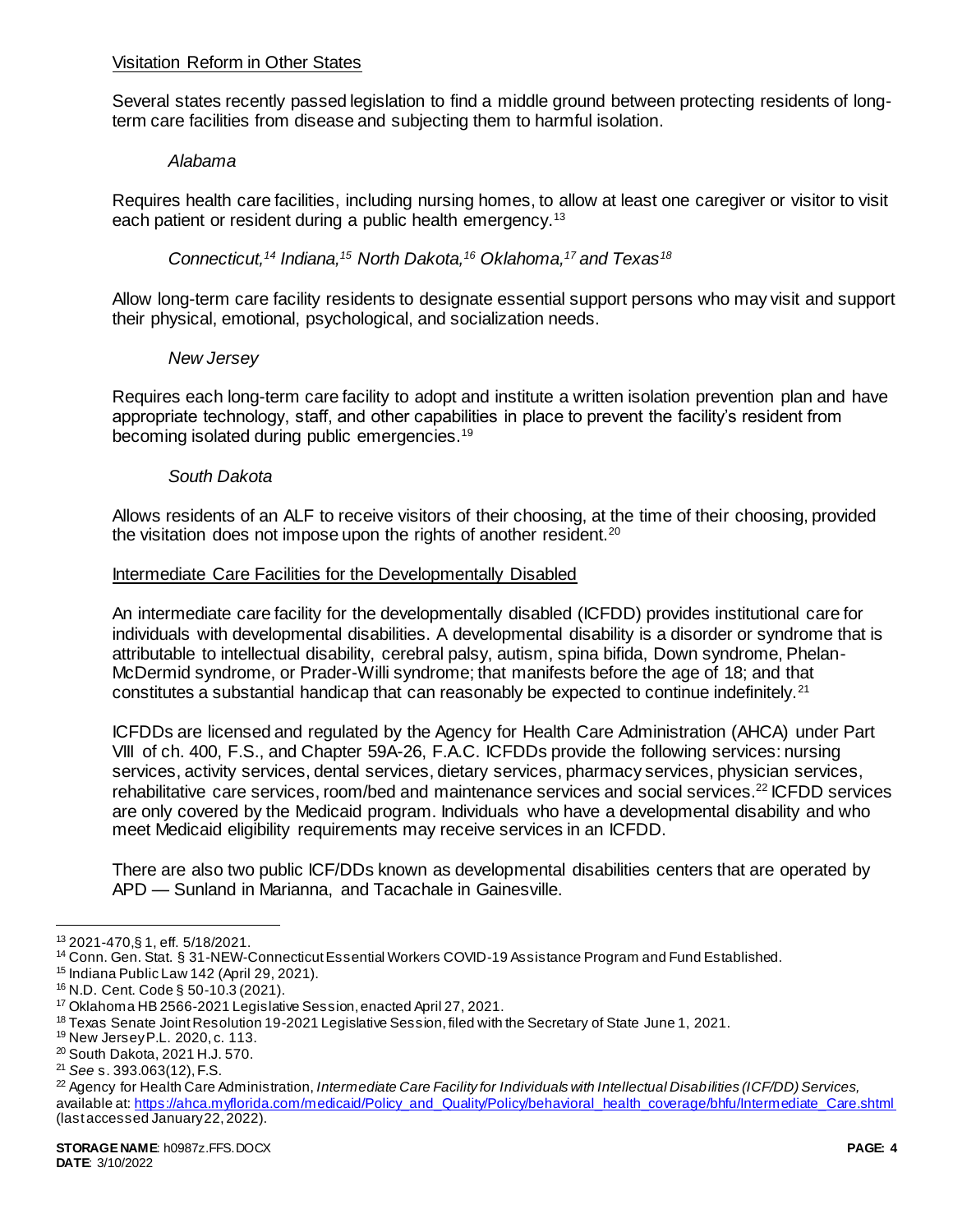As of December 21, 2021, there are 104 licensed ICFDDs in Florida with a total of 2,806 beds.<sup>23</sup>

# *ICFDD Visitation Requirements*

Florida law requires ICFDDs to ensure that all residents of ICFDDs have an unrestricted right to visitation, subject to reasonable rules of the facility.<sup>24</sup>

The Centers for Medicare and Medicaid Services (CMS) conditions of participation require ICFDDs to promote visits by individuals with a relationship to the client and promote visits by parents or guardians to any area of the facility that provides direct client care services to the client, consistent with the rights of the client and privacy of other clients.<sup>25</sup> On June 3, 2021, CMS issued a memo to require all ICFDDs to allow indoor visitation at all times.<sup>26</sup>

ICFDDs are not currently required to establish a visitation schedule to allow visitation for any period of time and visitation logs are not required. Currently, ICFDDs are not required to implement safety protocols relating to resident visitation.

## *ICFDD Fines and Penalties*

APD is authorized to revoke or suspend a license of an ICFDD or impose an administrative fine on a facility of up to \$1,000 per day for failure to comply any of the requirements in ch. 393, F.S. The aggregate amount of any fine may not be more than \$10,000.<sup>27</sup> AHCA is also authorized to impose an immediate moratorium or emergency suspension on an ICFDD for any condition that poses a threat to the health, safety, or welfare of a client.<sup>28</sup>

## Nursing Homes

Nursing homes provide 24 hour a day care, case management, health monitoring, personal care, nutritional meals and special diets, physical, occupational, and speech therapy, social activities, and respite care for those who are ill or physically infirm. Nursing homes are regulated by the Agency for Health Care Administration (AHCA) under the Health Care Licensing Procedures Act (Act) in part II of chapter 408, F.S., which provides licensure requirements for all provider types regulated by AHCA, and part II of chapter 400, F.S., which includes unique provisions for nursing home licensure beyond the uniform criteria in the Act.

As of December 21, 2021, there are 705 licensed nursing homes in Florida with a total of 85,778 beds.<sup>29</sup>

## *Nursing Home Visitation Requirements*

Florida law requires nursing homes to adopt the residents' bill of rights, which provides the rights and responsibilities of residents, and requires nursing homes to treat such residents in accordance with its provisions.<sup>30</sup> Nursing homes must provide a copy of the resident's bill of rights to each resident or the

l <sup>23</sup> Florida Agency for Health Care Administration, Agency Analysis of 2022 HB 987 (December 27, 2021).

 $24$  S. 393.13(4)(a)3., F.S.

<sup>25</sup> 42 C.F.R. § 483.420

<sup>26</sup> Centers for Medicare & Medicaid Services, memorandum on visitation at intermediate care facilities for i ndividuals with intellectual disabilities and Psychiatric Residential Treatment Facilities - Coronavirus Disease -2019, ref: QSO-21-14-ICF/IID & PRTF REVISED June 3, 2021, available at<https://www.cms.gov/files/document/qso-21-14-icfiid-prtf-revised-06032021.pdf> (last accessed January 24, 2022).

<sup>27</sup> S. 393.0673(1), F.S.

<sup>28</sup> S. 408.814, F.S.

<sup>29</sup> *Supra* at note 23.

 $30$  S. 400.022(1), F.S.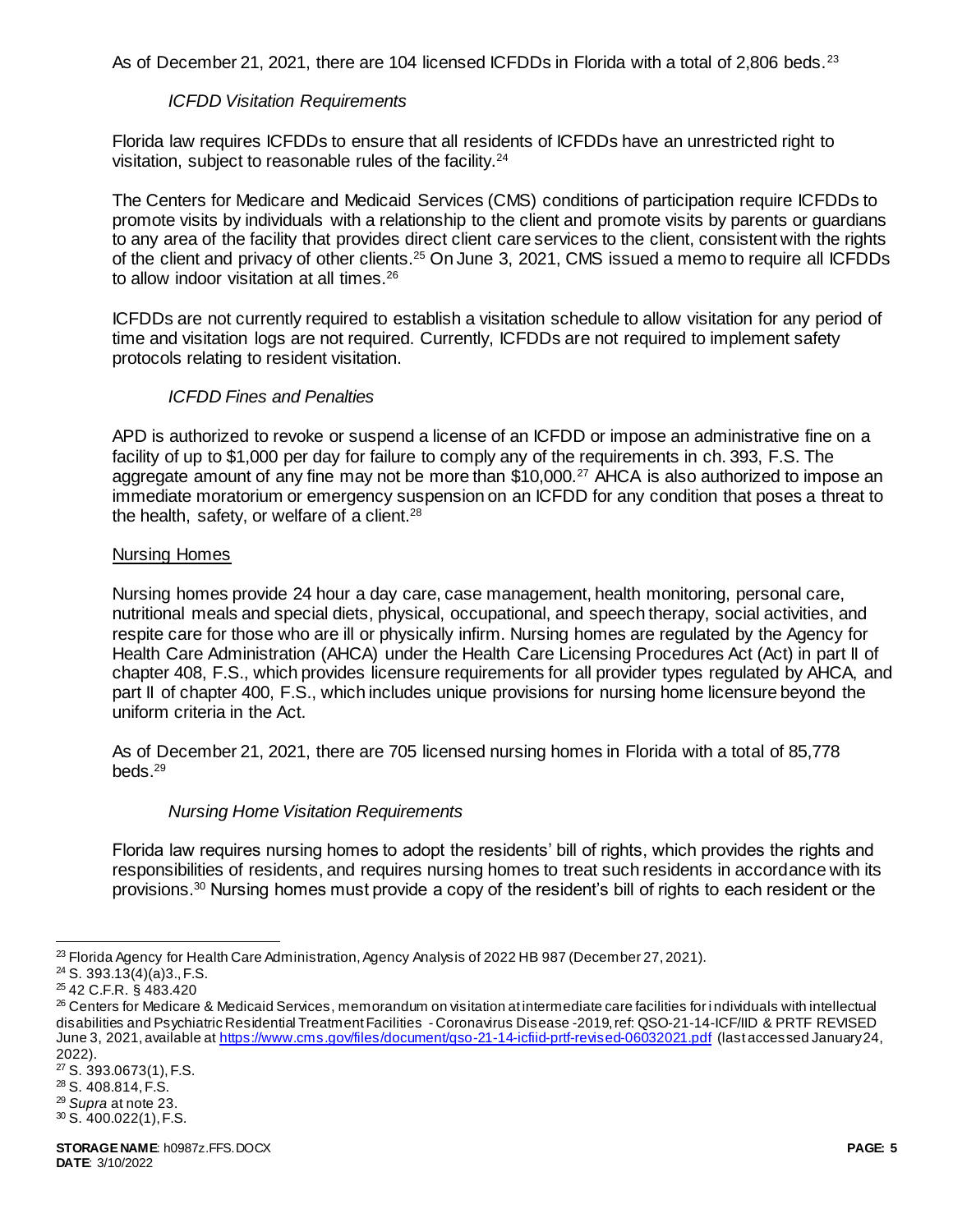resident's legal representative at or before the resident's admission to the facility.<sup>31</sup> The residents' bill of rights includes, among other things, the right to visit with any person during visiting hours.  $32$ 

Nursing homes are not currently required to establish a visitation schedule to allow visitation for any period of time and visitation logs are not required. Currently, nursing homes are not required to implement safety protocols relating to resident visitation.

On November 12, 2021, CMS issued a memo requiring nursing homes that are federally certified to accept Medicare or Medicaid to allow indoor visitation at all times and for all residents.<sup>33</sup>

### *Nursing Home Fines and Penalties*

AHCA is authorized to deny, revoke, or suspend the license of a nursing home, or impose an administrative fine on a nursing home of up to \$500 per day for each violation of any provision of part II of ch. 400, F.S. or applicable rules. The aggregate amount of any fine may not be more than \$5,000.<sup>34</sup> AHCA is also authorized to impose an immediate moratorium or emergency suspension on a nursing home for any condition that poses a threat to the health, safety, or welfare of a client.<sup>35</sup>

### Assisted Living Facilities

An assisted living facility (ALF) is a residential establishment, or part of a residential establishment, that provides housing, meals, and one or more personal services for a period exceeding 24 hours to one or more adults who are not relatives of the owner or administrator.<sup>36</sup> A personal service is direct physical assistance with, or supervision of, the activities of daily living and the self-administration of medication.<sup>37</sup> Activities of daily living include ambulation, bathing, dressing, eating, grooming, toileting, and other similar tasks.<sup>38</sup> ALFs are licensed and regulated by AHCA under part I of ch. 429, F.S., and part II of ch. 408, F.S., and rule 59A-36, F.A.C.

Facilities are required to provide services in a manner that reduces the risk of transmission of infectious diseases.<sup>39</sup> ALFs are also required to include in their admission packet, written infection control policies and procedures, detailing the sanitation methods and other precautions used to combat the spread of infectious diseases.<sup>40</sup> If any staff member of an ALF has, or is suspected of having, a communicable disease, the facility is required to prohibit the staff member from performing their duties until a written statement is submitted from a health care provider indicating that the individual does not constitute a risk of transmitting a communicable disease.<sup>41</sup>

As of December 21, 2021, there are 3,139 licensed ALFs in Florida with a total of 114,979 beds.<sup>42</sup>

### *ALF Visitation Requirements*

The Resident Bill of Rights prohibits an ALF from depriving an ALF resident of any civil or legal rights, benefits, or privileges guaranteed by law, the Florida Constitution, or the Constitution of the United States.<sup>43</sup> The Resident Bill of Rights requires ALFs to ensure that every resident is provided with certain

- <sup>37</sup> S. 429.02(18), F.S.
- <sup>38</sup> S. 429.02(1), F.S.
- <sup>39</sup> Rule 59A-36.007(10), F.A.C. <sup>40</sup> Rule 59A-36.007(5)(d), F.A.C.
- <sup>41</sup> Rule 59A-36.010(2)2., F.A.C.
- <sup>42</sup> *Supra* at note 23.

<sup>&</sup>lt;sup>31</sup> S. 400.022(2), F.S.

 $32$  S. 400.022(1)(b), F.S.

<sup>33</sup> Centers for Medicare & Medicaid Services, memorandum nursing home visitation, Ref: QSO-20-39-NH Revised November 12, 2021, available at<https://www.cms.gov/files/document/qso-20-39-nh-revised.pdf>(last accessed January 24, 2022).

 $34$  S. 400.121(1), F.S.

<sup>35</sup> S. 408.814, F.S.

<sup>36</sup> S. 429.02(5), F.S.

<sup>43</sup> S. 429.28, F.S.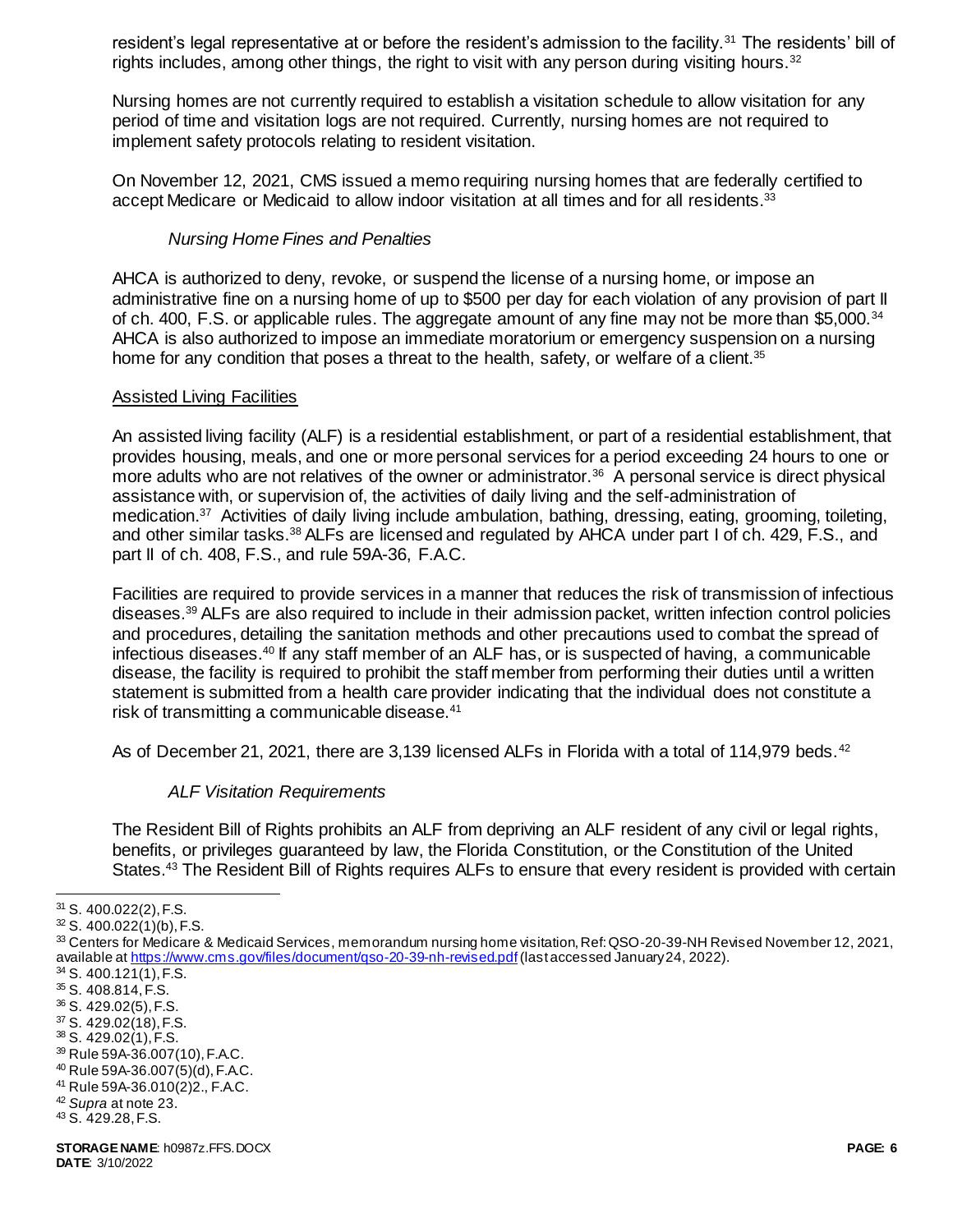enumerated rights, including the right to unrestricted private communication and visitation with any person they choose between the hours of 9 a.m. and 9 p.m.<sup>44</sup> Upon request, the facility is required to make provisions to extend visiting hours for caregivers and out-of-town guests, and in similar situations.<sup>45</sup>

ALFs are not currently required to establish a visitation schedule to allow visitation for any period of time and visitation logs are not required. Currently, ALFs are not required to implement safety protocols relating to resident visitation.

## *ALF Fines and Penalties*

Section 408.813, F.S. categorizes violations into four classes according to the nature and gravity of its probable effect on residents.

Class "I" violations are those conditions or occurrences related to the operation and maintenance of a provider or to the care of clients which AHCA determines present an imminent danger to the clients of the provider or a substantial probability that death or serious physical or emotional harm would result therefrom.<sup>46</sup> AHCA may impose an administrative fine of not less than \$5,000 and not exceeding \$10,000 for each class "I" violation.<sup>47</sup>

Class "II" violations are those conditions or occurrences related to the operation and maintenance of a provider or to the care of clients which AHCA determines directly threaten the physical or emotional health, safety, or security of the clients, other than class I violations.<sup>48</sup> AHCA may impose an administrative fine of not less than \$1,000 and not exceeding \$5,000 for each class "II" violation.<sup>49</sup>

Class "III" violations are those conditions or occurrences related to the operation and maintenance of a provider or to the care of clients which AHCA determines indirectly or potentially threaten the physical or emotional health, safety, or security of clients, other than class I or class II violations.<sup>50</sup> AHCA may impose an administrative fine of up to \$500 and not more than \$1,000 for each class "III" violation.<sup>51</sup>

Class "IV" violations are those conditions or occurrences related to the operation and maintenance of a provider or to required reports, forms, or documents that do not have the potential of negatively affecting clients. These are violations that AHCA determines do not threaten the health, safety, or security of clients.<sup>52</sup> AHCA may impose an administrative fine of up to \$100 and not more than \$200 for each violation.<sup>53</sup>

AHCA is also authorized to impose an immediate moratorium or emergency suspension on an ALF for any condition that poses a threat to the health, safety, or welfare of a client.<sup>54</sup>

### **Hospitals**

Hospitals are regulated by AHCA under chapter 395, F.S., and the general licensure provisions of part II, of chapter 408, F.S. Hospitals offer a range of health care services with beds for use beyond 24 hours by individuals requiring diagnosis, treatment, or care.<sup>55</sup> Hospitals must make regularly available

<sup>44</sup> S. 429.28(1)(d), F.S. <sup>45</sup> Id. <sup>46</sup> S. 408.813(2)(a), F.S.

- $47$  S. 429.19(2)(a), F.S. <sup>48</sup> S. 408.813(2)(b), F.S.
- <sup>49</sup> S. 429.19(2)(b), F.S.
- <sup>50</sup> S. 408.813(2)(c), F.S.
- <sup>51</sup> S. 429.19(2)(c), F.S.
- <sup>52</sup> S. 408.813(2)(d), F.S.
- <sup>53</sup> S. 429.19(2)(d), F.S.
- <sup>54</sup> S. 408.814, F.S.
- <sup>55</sup> S.395.002(13), F.S.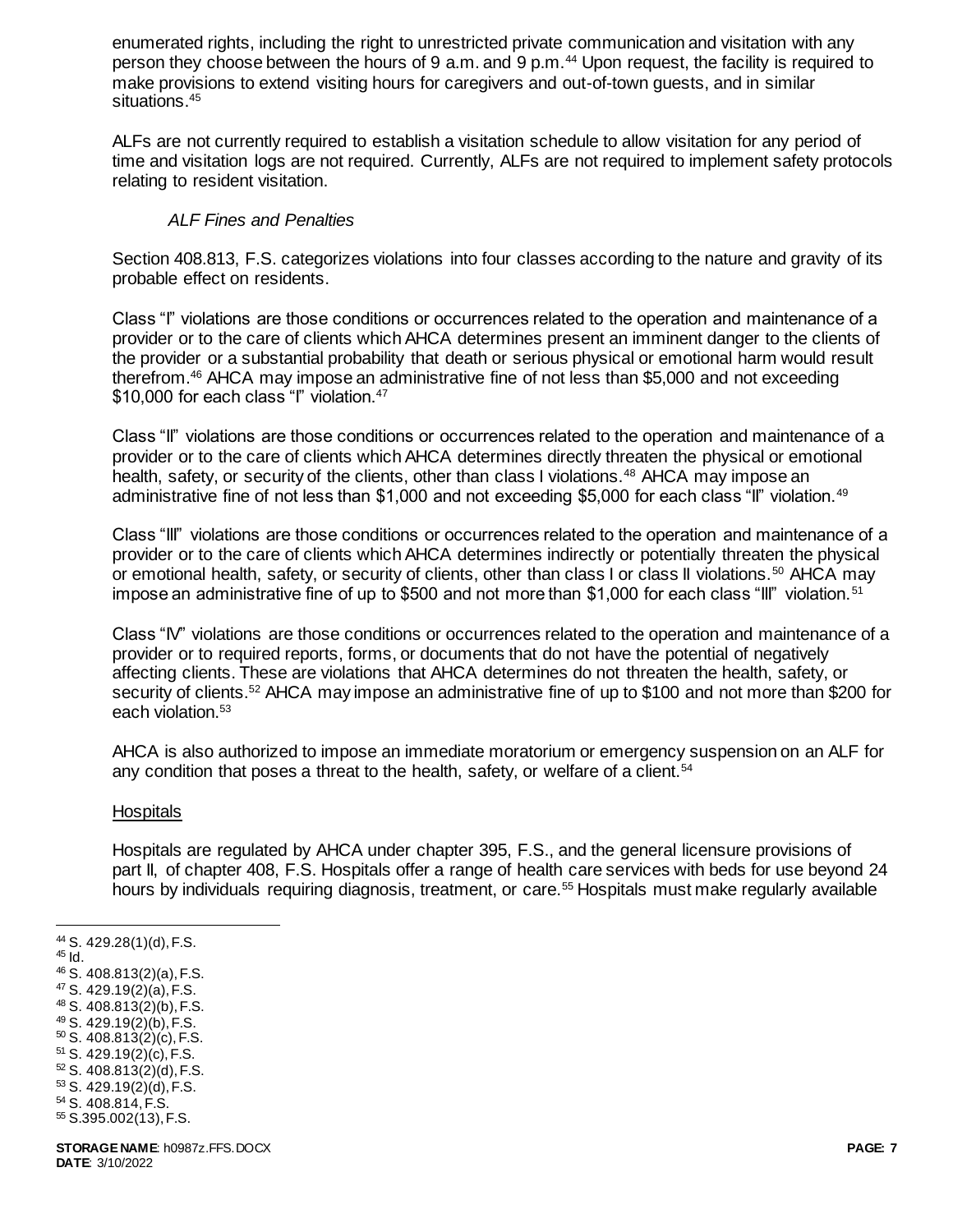at least clinical laboratory services, diagnostic X-ray services, and treatment facilities for surgery or obstetrical care, or other definitive medical treatment.<sup>56</sup>

A specialty hospital, in addition to providing the same services as general hospitals, provides other services, including:

- A range of medical services restricted to a defined age or gender group;
- A restricted range of services appropriate to the diagnosis, care, and treatment of patients with specific categories of medical or psychiatric illnesses or disorders; or
- Intensive residential treatment programs for children and adolescents.<sup>57</sup>

Section 395.1055, F.S., authorizes AHCA to adopt rules for hospitals. Separate standards may be provided for general and specialty hospitals.<sup>58</sup> The rules for general and specialty hospitals must include minimum standards to ensure:

- A sufficient number of qualified types of personnel and occupational disciplines are on duty and available at all times to provide necessary and adequate patient care;
- Infection control, housekeeping, sanitary conditions, and medical record procedures are established and implemented to adequately protect patients;
- A comprehensive emergency management plan is prepared and updated annually;
- Licensed facilities are established, organized, and operated consistent with established standards and rules; and
- $\bullet$  Licensed facility beds conform to minimum space, equipment, and furnishing standards.<sup>59</sup>

### *Hospital Visitation Requirements*

Hospitals are not currently required to establish a visitation schedule to allow visitation for any period of time and visitation logs are not required. Currently, hospitals are not required to implement safety protocols relating to resident visitation.

### *Hospital Fines and Penalties*

AHCA is authorized to deny, revoke, or suspend the license of a hospital, or impose an administrative fine on a hospital of up to \$1,000 per day for each violation of any provision of part I of ch. 395, F.S., part II of ch. 408, F.S., or applicable rules.<sup>60</sup> AHCA is also authorized to impose an immediate moratorium or emergency suspension on a hospital for any condition that poses a threat to the health, safety, or welfare of a client.<sup>61</sup>

### **Hospices**

A hospice is a centrally administered corporation or a limited liability company that provides a continuum of palliative care for terminally ill patients.<sup>62</sup> Hospices are required to provide a continuum of services that afford the patient and their family a range of services which can be tailored to the specific needs and preferences of the patient at any point in time, including the following core services: nursing;

l <sup>56</sup> Id.

<sup>57</sup> S. 395.002(28), F.S.

<sup>58</sup> S. 395.1055(2), F.S.

<sup>59</sup> S. 395.1055(1), F.S.

 $60$  S. 395.003(7), F.S., and s. 395.1065(2)(a), F.S.

<sup>61</sup> S. 408.814, F.S.

 $62$  S. 400.601(3), F.S.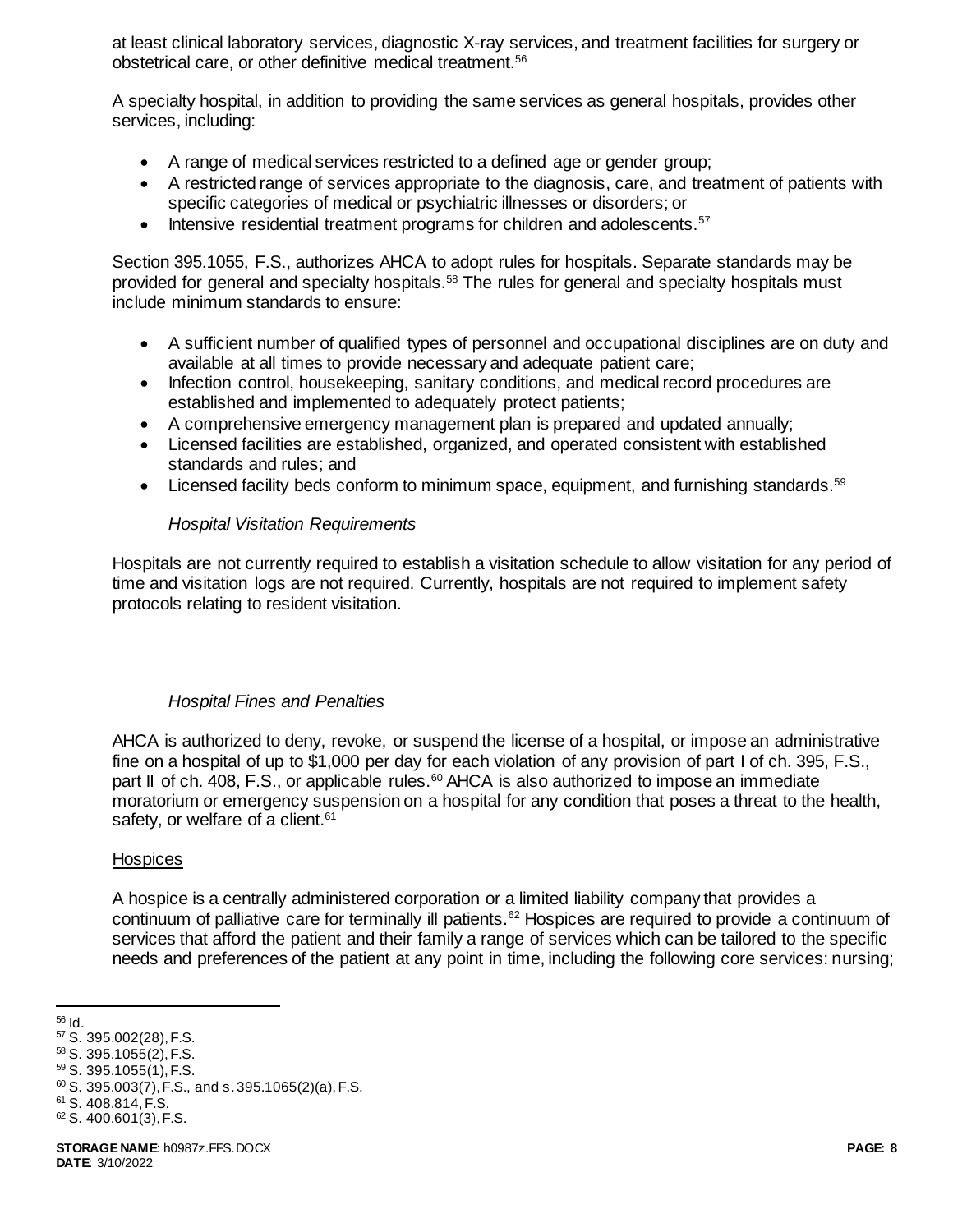social work; pastoral and counseling; dietary counseling and bereavement.<sup>63</sup> Hospice care and services may be provided in a patient's home, a freestanding hospice facility, or in an ALF, adult family-care home, or nursing home.<sup>64</sup>

# *Hospice Visitation Requirements*

Hospices services must be available 24 hours a day, 7 days a week, which includes supportive care for a patient's family.<sup>65</sup> Hospices are not currently required to establish a visitation schedule to allow visitation for any period of time and visitation logs are not required. Currently, hospices are not required to implement safety protocols relating to resident visitation.

# *Hospice Fines and Penalties*

AHCA is authorized to deny, revoke, or suspend the license of a hospice, or impose an administrative fine on a hospice of up to \$1,000 per violation of any provision of part IV of ch. 400, F.S., part II of ch. 408, F.S., or applicable rules.<sup>66</sup> AHCA is also authorized to impose an immediate moratorium or emergency suspension on a hospice for any condition that poses a threat to the health, safety, or welfare of a client.<sup>67</sup>

# **Effect of the Bill**

The bill requires ICFDDs, nursing homes, ALFs, hospitals and hospices to allow a resident, client, or patient to designate an essential caregiver who must be allowed in-person visitation for at least two hours per day regardless of the facility's visiting hours or any other restriction on visitation. An essential caregiver may be a family member, friend, guardian, or other individual designated by the resident, client, or patient.

The bill requires ICFDDs, nursing homes, ALFs, hospitals, and hospices to establish visitation policies and procedures, which must address:

- Infection control and education;
- Screening, personal protective equipment, and other infection control protocols for visitors;
- Permissible length of visits and number of visitors, which must meet or exceed the current standards for nursing homes and ALFs; and
- Designation of a person responsible for ensuring that staff adhere to the policies and procedures.

The visitation policies and procedures must allow in-person visitation, unless the patient objects, when a resident, client, or patient:

- Is in an end-of-life situation;
- Was living with his or her family before recently being admitted to the provider's facility is struggling with the change in environment and lack of physical family support;
- Is making one or more major medical decisions;
- Is experiencing emotional distress, or grieving the loss of a friend or family member who recently died;
- Needs cueing or encouragement to eat or drink that was previously provided by a family member or caregiver;
- Used to talk and interact with others is seldom speaking;

l 63 S. 400.609, F.S.  $64$  Id.  $65$   $\text{Id}$ . <sup>66</sup> S. 400.607, F.S. <sup>67</sup> S. 408.814, F.S.